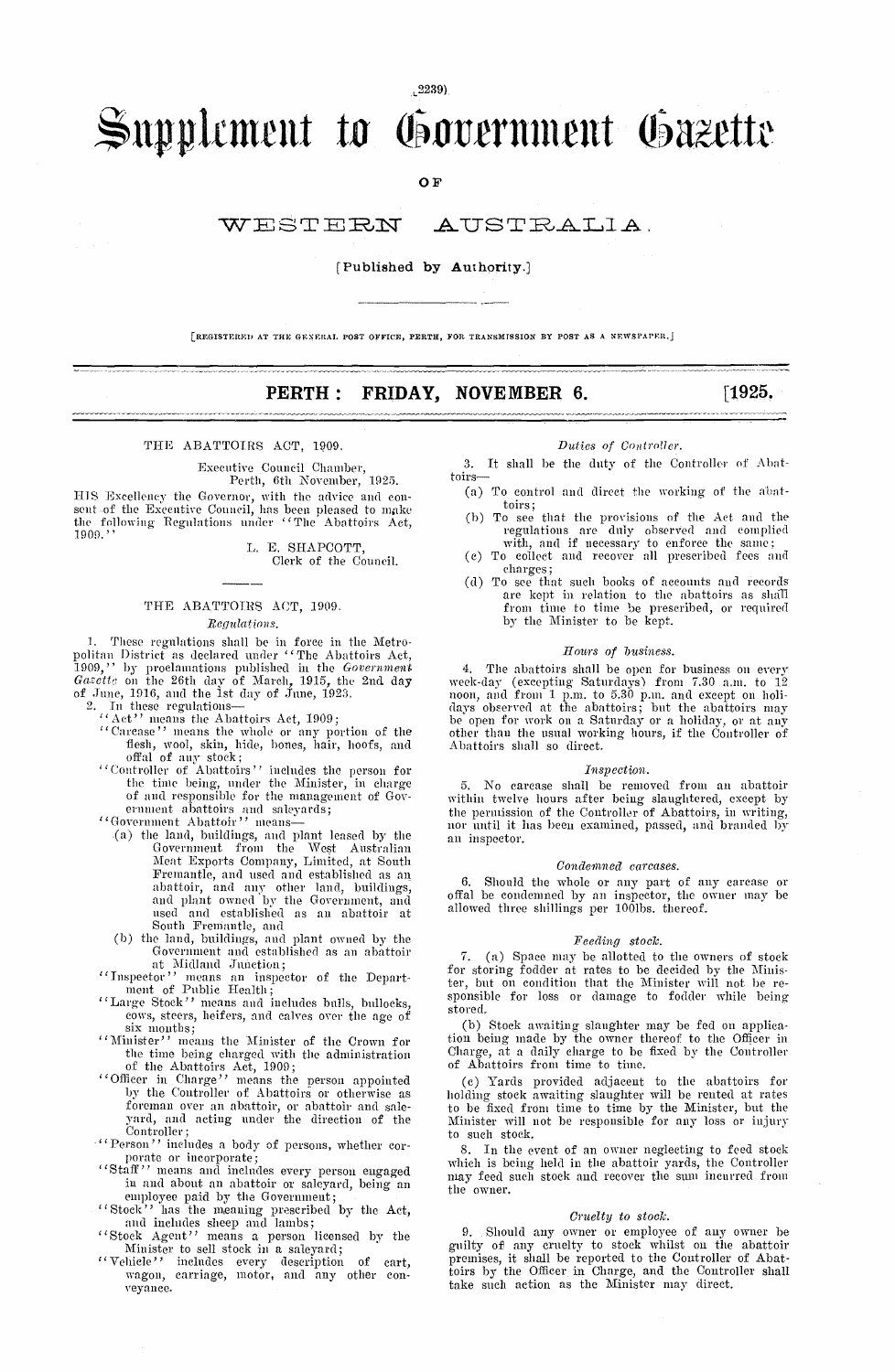#### Slaughtering.

10. Any person wishing to slaughter stock in an claimed by the owner of the Governmentabattoir shall make an application to the Officer in Charge, who will direct when and in what portion of the abattoir such stock shall be slaughtered, and the owner and employees of the owner shall be bound to observe such direction, and to conform to all the regulations of the establishment, and no stock shall be slaughtered at any time or in any part of the abattoir otherwise than as directed by the Officer in Charge.

11. Any person wishing to slaughter stock shall, if required, supply the Officer in Charge with a list, in writing, of the numbers and description of stock before 9 a.m. on the clay such stock is to be slaughtered.

#### Time allowed for slaughtering.

12. Any person occupying a stand in any part of the abattoirs for slaughtering stock shall not occupy such stand any longer than the time allowed by the Officer in Charge for slaughtering a given number of stock, and at 18. the expiration of such time shall vacate the stand when directed by the Officer in Charge. The time allowed for slaughtering a given number of stock shall be fixed by the Controller of Abattoirs from time to time in accordance with the awards governing the 'conditions under which slaughtermen shall work.

#### Damage to plant or equipment.

13. Any person damaging or removing plant, gear, or equipment belonging to any part of the establishment shall pay the cost thereof to the Controller.

#### Instructions by the Inspector to be observed.

14. Every person using the abattoirs shall promptly obey any instructions issued by an Inspector relative to the inspection or preparation of any carcase or the provision of the Health Act, 1911-19, and the regulations or by-laws made thereunder. No carcase of meat will be examined or branded where the viscera, lymphatic glands, pleura, or peritoneum have been removed or tampered with, except by the authority of an inspector.

#### Offal not to remain on floor.

15. No offal or viscera of any kind shall be allowed direct to remain on the floor of the slaughterhouse, but must Pe removed in receptacles provided for the purpose.

# Property in viscera and inedible offal.

16. All stock brought to an abattoir for slaughter shall be admitted to the abattoir on condition that the viscera and inedible offal shall become the property of the Government, unless the owner of the stock states in writing on his application to the Officer in Charge for leave to slaughter the stock, that he desires to retain the property in such viscera and offal.

| Of large stock---                                                                               |  |
|-------------------------------------------------------------------------------------------------|--|
| Gut fat.                                                                                        |  |
| Lungs.                                                                                          |  |
| Intestines.                                                                                     |  |
| Third stomach or bible.                                                                         |  |
| Horns.                                                                                          |  |
| Tail tips.                                                                                      |  |
| Paunch contents.                                                                                |  |
| Of lambs, sheep, and goats—<br>Gut fat.<br>Paunch.<br>Paunch contents.<br>Intestines.<br>Lungs. |  |
| Trotters.                                                                                       |  |
| Of pigs—<br>Gut fat.                                                                            |  |

Paunch. Paunch contents. Intestines. Lungs.

#### Fees.

17. The fees to be charged for the use of an abattoir ceive (inclusive of inspection and 24 hours' free storage in fees of the chilling rooms) shall be as follows:

(a) Where the viscera and inedible offal are not claimed by the owner of the stock, and become the pro-

|                                                                | s. a.  |
|----------------------------------------------------------------|--------|
| For every head of large stock $\ldots$ $\ldots$ 6 0            |        |
| For every calf under the age of six months $2\quad6$           |        |
| For every sheep, lamb, or goat $\ldots$ $\ldots$ 0 9           |        |
| For every pig $\ldots$ $\ldots$ $\ldots$ $\ldots$ $\qquad$ 2 0 |        |
| (b) Where the viscera and inedible offal are claimed           |        |
| by the owner of the stock—                                     |        |
|                                                                | s. d.  |
| For every head of large stock $\ldots$ $\ldots$ 11 0           |        |
| For every calf under the age of six months 3 6                 |        |
|                                                                | $\sim$ |

| For every calf under the age of six months 3 6         |  |
|--------------------------------------------------------|--|
| For every sheep, lamb, or goat $\dots$ $\ldots$ 1 9    |  |
|                                                        |  |
| With recorded to colver the Officer in Charge shall be |  |

With respect to calves, the Officer in Charge shall be the sole judge of what constitutes a calf.

#### Payment of fees.

18. Every person shall pay to the officer appointed to collect abattoir fees, the fees payable for slaughtering and inspection, and the fees for storage in chilling rooms, and for feeding stock, and any other charges in- curred before the carcases are removed from the abattoir, and the Officer in Charge may at any time refuse<br>to allow to be removed from the abattoir all or any carcases, skins, hides, or fat belonging to any person until he shall have paid all such fees as are due by him.

# Minister may purchase fat and offal.

19. The Minister may purchase fat and offal of all descriptions other than mentioned in Regulation 16 at current rates, but the owner shall not be bound to sell. In the event of the owner selling his fat and offal else- where, such fat and offal must be placed in receptacles provided by the owner and approved by the Inspector, and removed from the abattoir as directed by the Officer and removed from the abattoir as directed by the Officer<br>in Charge.

#### Storing Hides and Skins.

20. Owners of skins and hides will be allowed to store free of charge, in the buildings provided for the purpose, all skins and hides for six days after slaughter; at the expiration of that time they shall be removed as directed by the Officer in Charge.

#### Owners entitled to twenty-four hours' free storage in chillers after slaughter.

The viscera and offal referred to in this regulation are:  $\begin{array}{c} \text{the size} \rightarrow \text{the number of } \text{the number of } \text{the number of } \text{the number of } \text{the number of } \text{the number of } \text{the number of } \text{the number of } \text{the number of } \text{the number of } \text{the number of } \text{the number of } \text{the number of } \text{the number of } \text{the number of } \text{the number of } \text{the number of } \text{the number of } \text{the number of } \text{the number of } \text{the number of } \$ 21. The owner of all stock slaughtered at the abattoirs shall be entitled to twenty-four hours' free storage in the chilling rooms. If the owner of any carcase should require the same to be held in the chilling rooms for a longer period than twenty-four hours the same may be held at rates decided on by the Minister from time to time, but only so long as the Controller of Abattoirs decides that space is available. Every care will be exercised in safeguarding the owner of any meat held in the chilling rooms, but the Minister will not be responsible cised in safeguarding the owner of any meat held in the cised in safeguarding the owner of any meat held in the chilling rooms, but the Minister will not be responsible for damage or loss unless it is proved that such dama provided that when carcases are received in a chilling room on Friday and not removed before the next following Monday, or the next following day on which the abattoir is open for work (if a holiday intervenes), the

time for free storage shall be extended accordingly. This proviso does not apply where carcases are re-<br>ceived for storage for a period extending twenty-four<br>hours.

# Minister to have lien for fees.

22. The Minister shall have a lien on all stock, carcases, skins, hides or fat for the time being in the establishment of any person indebted to the abattoirs, and if any person shall make default for seven days in payment of any fees due by him to the abattoirs, the Minister may without making any demand or giving any notice sell by public auction or private contract all or<br>any of such stock, carcases, skins, hides or fat and re-<br>ceive the net proceeds thereof, and after deducting all<br>fees due to the abattoirs he shall pay the balance o plus thereof to such person or to whom he may direct.